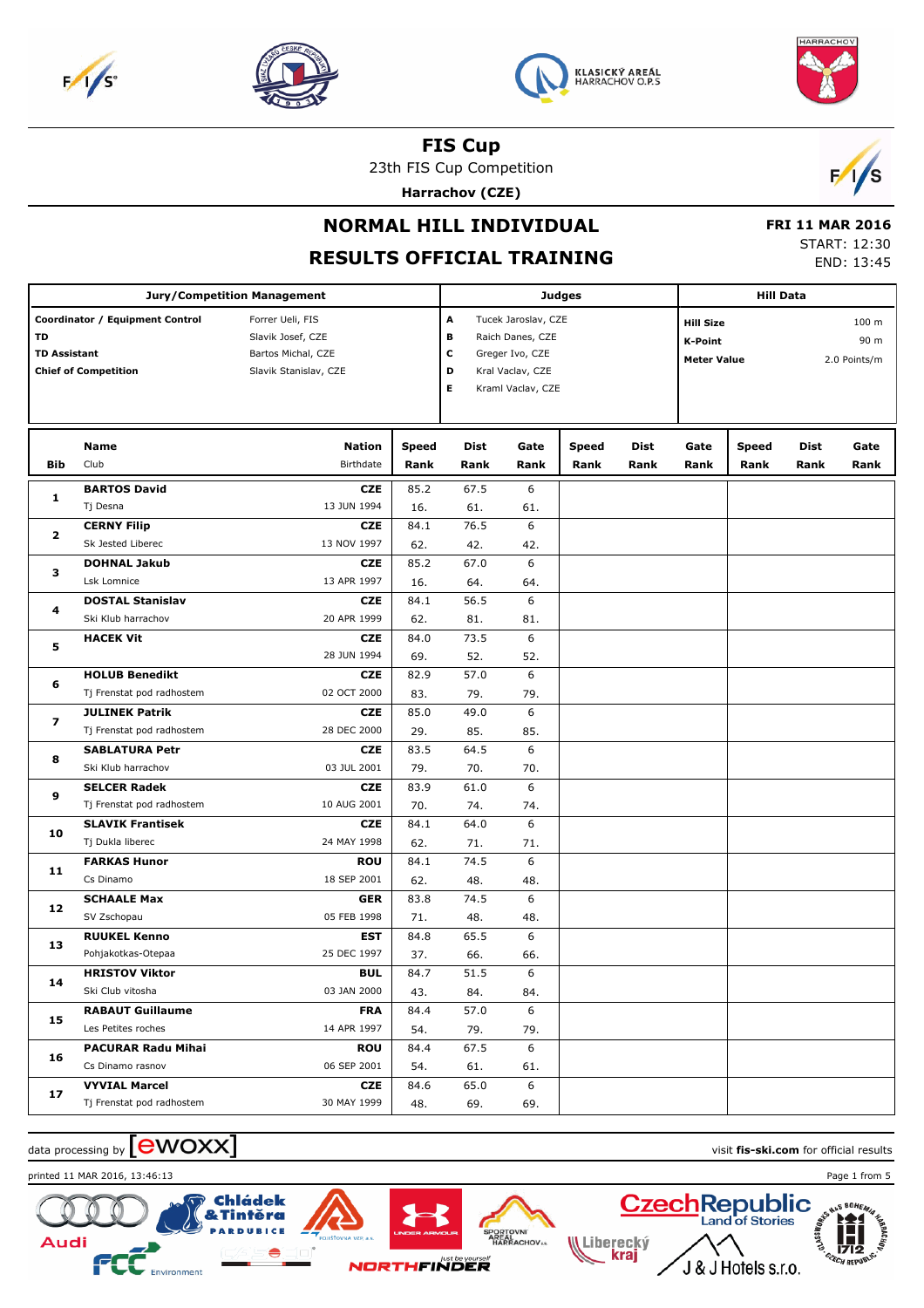







23th FIS Cup Competition

**Harrachov (CZE)**



### **NORMAL HILL INDIVIDUAL RESULTS OFFICIAL TRAINING**

#### **FRI 11 MAR 2016** START: 12:30

END: 13:45

|            | Name                                           | <b>Nation</b>             | Speed | Dist | Gate     | Speed | Dist | Gate | <b>Speed</b> | Dist | Gate |
|------------|------------------------------------------------|---------------------------|-------|------|----------|-------|------|------|--------------|------|------|
| <b>Bib</b> | Club                                           | Birthdate                 | Rank  | Rank | Rank     | Rank  | Rank | Rank | Rank         | Rank | Rank |
|            | <b>CACINA Daniel Andrei</b>                    | <b>ROU</b>                | 84.1  | 59.0 | 6        |       |      |      |              |      |      |
| 18         | Cs Dinamo rasnov                               | 17 OCT 2001               | 62.   | 76.  | 76.      |       |      |      |              |      |      |
|            | <b>RYDL Radek</b>                              | <b>CZE</b>                | 82.4  | 53.0 | 6        |       |      |      |              |      |      |
| 19         | Ski Klub Harrachov                             | 15 JUL 2001               | 85.   | 83.  | 83.      |       |      |      |              |      |      |
|            | <b>SPULBER Mihnea Alexandru</b>                | <b>ROU</b>                | 84.3  | 67.5 | 6        |       |      |      |              |      |      |
| 20         | Acs Sacele                                     | 11 DEC 2000               | 57.   | 61.  | 61.      |       |      |      |              |      |      |
|            | <b>FELDOREANU Andrei</b>                       | <b>ROU</b>                | 84.5  | 81.0 | 6        |       |      |      |              |      |      |
| 21         | Acs Sacele                                     | 13 APR 2000               | 52.   | 22.  | 22.      |       |      |      |              |      |      |
|            | <b>LEJSEK Frantisek</b>                        | <b>CZE</b>                | 82.6  | 55.5 | 6        |       |      |      |              |      |      |
| 22         | Ski Klub harrachov                             | 05 APR 2002               | 84.   | 82.  | 82.      |       |      |      |              |      |      |
|            | <b>ARDELEAN Paul Gabriel</b>                   | <b>ROU</b>                | 83.8  | 59.5 | 6        |       |      |      |              |      |      |
| 23         | Css Dinamo rasnov                              | 03 SEP 1999               | 71.   | 75.  | 75.      |       |      |      |              |      |      |
|            | <b>REVILLIOD BLANCHARD Noelig</b>              | <b>FRA</b>                | 84.9  | 62.0 | 6        |       |      |      |              |      |      |
| 24         | Les Contamines montjoie                        | 20 DEC 1997               | 32.   | 72.  | 72.      |       |      |      |              |      |      |
|            | <b>CECON Federico</b>                          | ITA                       | 85.2  | 78.0 | 6        |       |      |      |              |      |      |
| 25         | GRUPPO SCIATORI FIAMME GIALLE                  | 11 JUN 1994               |       |      |          |       |      |      |              |      |      |
|            |                                                |                           | 16.   | 36.  | 36.<br>6 |       |      |      |              |      |      |
| 26         | <b>LASOTA Damian</b><br>TJ Trinec              | <b>CZE</b><br>11 MAY 1997 | 84.1  | 76.0 | 43.      |       |      |      |              |      |      |
|            |                                                |                           | 62.   | 43.  | 6        |       |      |      |              |      |      |
| 27         | <b>MARCHUKOV Aleksandr</b><br>Sankt-Petersburg | <b>RUS</b><br>08 OCT 2000 | 84.1  | 78.0 |          |       |      |      |              |      |      |
|            |                                                |                           | 62.   | 36.  | 36.      |       |      |      |              |      |      |
| 28         | <b>WIENERROITHER Julian</b>                    | <b>AUT</b>                | 85.7  | 94.5 | 6        |       |      |      |              |      |      |
|            | SK Saalfelden-Salzburg                         | 05 JUL 1999               | 5.    | 2.   | 2.       |       |      |      |              |      |      |
| 29         | <b>WASEK Pawel</b>                             | <b>POL</b>                | 83.8  | 82.0 | 6        |       |      |      |              |      |      |
|            | KS Wisla Wisla                                 | 02 JUN 1999               | 71.   | 21.  | 21.      |       |      |      |              |      |      |
| 30         | <b>SIKOLA Jakub</b>                            | <b>CZE</b>                | 83.3  | 58.5 | 6        |       |      |      |              |      |      |
|            | Jested Liberec                                 | 05 OCT 2001               | 81.   | 77.  | 77.      |       |      |      |              |      |      |
| 31         | <b>MICHALEK Jan</b>                            | <b>CZE</b>                | 84.3  | 81.0 | 6        |       |      |      |              |      |      |
|            | Tj Roznov pod radhostem                        | 22 MAY 1996               | 57.   | 22.  | 22.      |       |      |      |              |      |      |
| 32         | <b>LONGO Alessio</b>                           | ITA                       | 84.8  | 70.0 | 6        |       |      |      |              |      |      |
|            | U.S. DOLOMITICA A.S.D.                         | 05 MAY 1998               | 37.   | 55.  | 55.      |       |      |      |              |      |      |
| 33         | <b>SLUKA Mikulas</b>                           | <b>CZE</b>                | 82.2  | 44.0 | 6        |       |      |      |              |      |      |
|            | Jested Liberec                                 | 22 FEB 2001               | 86.   | 86.  | 86.      |       |      |      |              |      |      |
| 34         | <b>SCHWANN Mika</b>                            | <b>AUT</b>                | 84.6  | 81.0 | 6        |       |      |      |              |      |      |
|            | KSG Klagenfurt-Kaernten                        | 30 JUL 1999               | 48.   | 22.  | 22.      |       |      |      |              |      |      |
| 35         | <b>MALTSEV Kevin</b>                           | <b>EST</b>                | 84.9  | 74.0 | 6        |       |      |      |              |      |      |
|            | Elva Skiclub                                   | 04 JUL 2000               | 32.   | 51.  | 51.      |       |      |      |              |      |      |
| 36         | <b>AIGRO Artti</b>                             | EST                       | 84.7  | 85.5 | 6        |       |      |      |              |      |      |
|            | Pohjakotkas/Otepaa                             | 29 AUG 1999               | 43.   | 13.  | 13.      |       |      |      |              |      |      |
| 37         | SIMITCHIYSKI Krasimir                          | <b>BUL</b>                | 83.0  | 65.5 | 6        |       |      |      |              |      |      |
|            | Sk Rilski ski skachach                         | 26 JUL 2000               | 82.   | 66.  | 66.      |       |      |      |              |      |      |
| 38         | <b>ROCH DUPLAND Thomas</b>                     | <b>FRA</b>                | 83.8  | 70.0 | 6        |       |      |      |              |      |      |
|            | Saint Gervais                                  | 03 FEB 1996               | 71.   | 55.  | 55.      |       |      |      |              |      |      |

**PORTOVNI<br>AREAL<br>HARRACHOV.** 







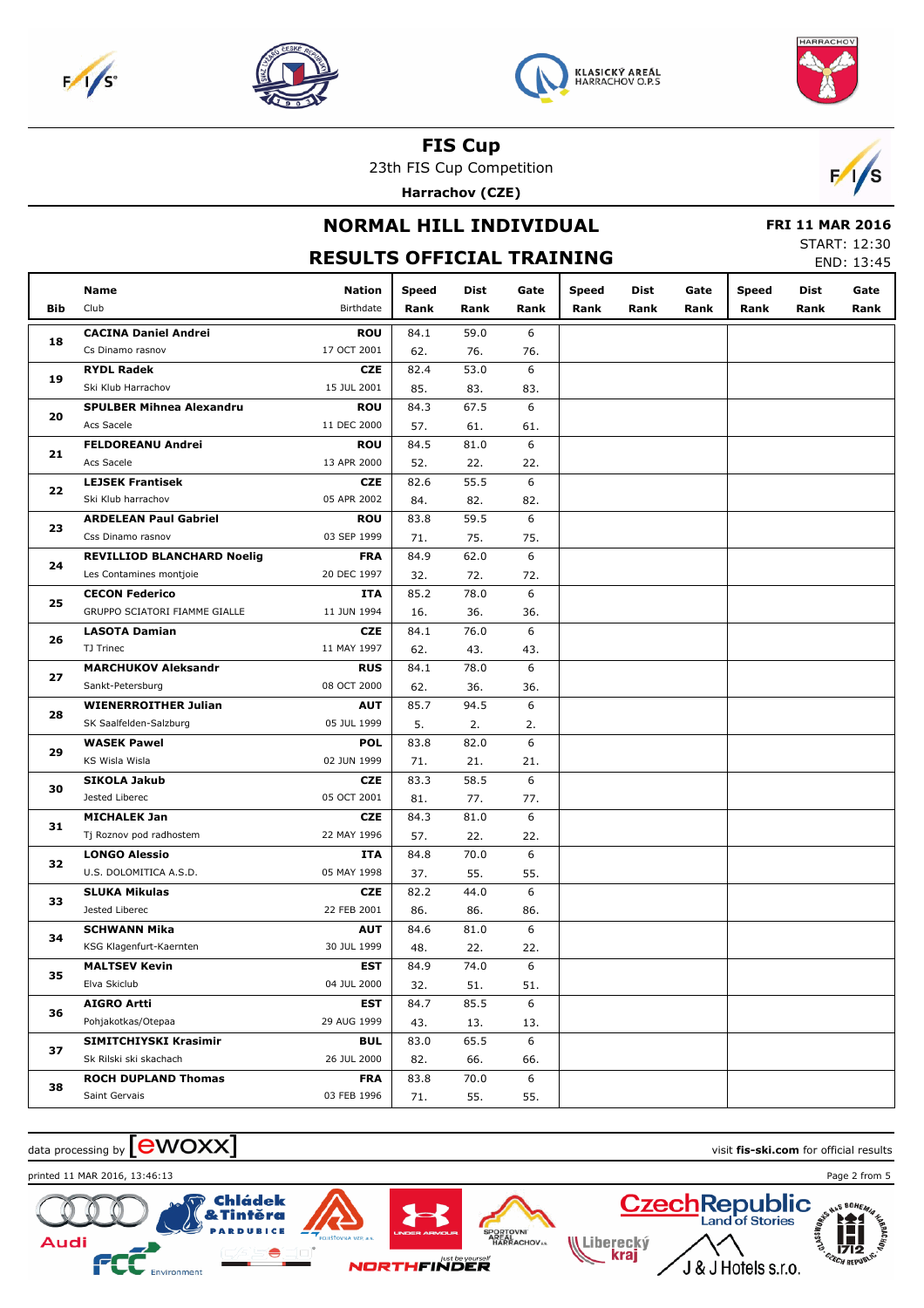







23th FIS Cup Competition

**Harrachov (CZE)**



|            |                                    |                                  |              | $\frac{1}{2}$ |      |              |      |      |              |                        |                     |
|------------|------------------------------------|----------------------------------|--------------|---------------|------|--------------|------|------|--------------|------------------------|---------------------|
|            |                                    | <b>NORMAL HILL INDIVIDUAL</b>    |              |               |      |              |      |      |              | <b>FRI 11 MAR 2016</b> |                     |
|            |                                    |                                  |              |               |      |              |      |      |              |                        | <b>START: 12:30</b> |
|            |                                    | <b>RESULTS OFFICIAL TRAINING</b> |              |               |      |              |      |      |              |                        | END: 13:45          |
|            | Name                               | <b>Nation</b>                    | <b>Speed</b> | Dist          | Gate | <b>Speed</b> | Dist | Gate | <b>Speed</b> | <b>Dist</b>            | Gate                |
| <b>Bib</b> | Club                               | Birthdate                        | Rank         | Rank          | Rank | Rank         | Rank | Rank | Rank         | Rank                   | Rank                |
|            | <b>DOLEZEL Dusan</b>               | <b>CZE</b>                       | 83.8         | 72.5          | 6    |              |      |      |              |                        |                     |
| 39         | Tj Frenstat pod radhostem          | 05 JUN 1998                      | 71.          | 53.           | 53.  |              |      |      |              |                        |                     |
|            | <b>VARESCO Daniele</b>             | ITA                              | 84.9         | 81.0          | 6    |              |      |      |              |                        |                     |
| 40         | G.S. FIAMME ORO MOENA              | 25 JUL 1995                      | 32.          | 22.           | 22.  |              |      |      |              |                        |                     |
|            | <b>SENONER Joy</b>                 | ITA                              | 84.8         | 69.5          | 6    |              |      |      |              |                        |                     |
| 41         | S. C. GARDENA RAIFFEISEN GHERDEINA | 21 AUG 1997                      | 37.          | 57.           | 57.  |              |      |      |              |                        |                     |
|            | <b>HAMMANN Petrick</b>             | GER                              | 85.1         | 72.0          | 6    |              |      |      |              |                        |                     |
| 42         | Sv Baiersbronn                     | 27 MAY 1995                      | 28.          | 54.           | 54.  |              |      |      |              |                        |                     |
|            | <b>SEIDL Fabian</b>                | GER                              | 84.8         | 77.0          | 6    |              |      |      |              |                        |                     |
| 43         | Sc Auerbach                        | 23 JUN 1997                      | 37.          | 39.           | 39.  |              |      |      |              |                        |                     |
|            | <b>DELLASEGA Roberto</b>           | ITA                              | 85.6         | 87.0          | 6    |              |      |      |              |                        |                     |
| 44         | GRUPPO SCIATORI FIAMME GIALLE      | 15 JUN 1990                      | 8.           | 12.           | 12.  |              |      |      |              |                        |                     |
|            | <b>PILCH Tomasz</b>                | <b>POL</b>                       | 84.2         | 75.0          | 6    |              |      |      |              |                        |                     |
| 45         | WSS Wisla                          | 20 OCT 2000                      | 60.          | 45.           | 45.  |              |      |      |              |                        |                     |
|            | <b>YIM Soo-Hyeon</b>               | <b>KOR</b>                       | 83.6         | 58.5          | 6    |              |      |      |              |                        |                     |
| 46         |                                    | 23 JUL 2000                      | 77.          | 77.           | 77.  |              |      |      |              |                        |                     |
|            | <b>CAPUDER Martin</b>              | <b>SLO</b>                       | 84.8         | 91.5          | 6    |              |      |      |              |                        |                     |
| 47         | SSK Ilirija                        | 07 NOV 1997                      | 37.          | 4.            | 4.   |              |      |      |              |                        |                     |
|            | <b>FABIJAN Nik</b>                 | <b>SLO</b>                       | 85.3         | 79.5          | 6    |              |      |      |              |                        |                     |
| 48         | Sk Triglav kranj                   | 18 JUN 1997                      | 12.          | 31.           | 31.  |              |      |      |              |                        |                     |
|            | <b>DI LENARDO Zeno</b>             | ITA                              | 84.2         | 69.5          | 6    |              |      |      |              |                        |                     |
| 49         | SCI C.A.I. MONTE LUSSARI A.S.D.    | 19 OCT 1995                      | 60.          | 57.           | 57.  |              |      |      |              |                        |                     |
|            | <b>KASTELIK Dominik</b>            | <b>POL</b>                       | 84.8         | 68.0          | 6    |              |      |      |              |                        |                     |
| 50         | SS-R LZS Sokol Szczyrk             | 09 JUN 1998                      | 37.          | 60.           | 60.  |              |      |      |              |                        |                     |
|            | <b>BEDIR Muhammed Ali</b>          | <b>TUR</b>                       | 84.6         | 65.5          | 6    |              |      |      |              |                        |                     |
| 51         |                                    | 24 MAR 2000                      | 48.          | 66.           | 66.  |              |      |      |              |                        |                     |
|            | <b>MITROFAN Nicolae Sorin</b>      | <b>ROU</b>                       | 85.2         | 75.0          | 6    |              |      |      |              |                        |                     |
| 52         | CSS Brasovia                       | 26 MAR 1999                      | 16.          | 45.           | 45.  |              |      |      |              |                        |                     |
|            | <b>SCHAFFER Lucas</b>              | <b>AUT</b>                       | 85.7         | 82.5          | 6    |              |      |      |              |                        |                     |
| 53         | SK Rottenmann-Steiermark           | 03 AUG 1995                      | 5.           | 19.           | 19.  |              |      |      |              |                        |                     |
|            | <b>HOLIK Frantisek</b>             | <b>CZE</b>                       | 85.3         | 85.0          | 6    |              |      |      |              |                        |                     |
| 54         | Lsk Lomnice nad popelkou           | 23 OCT 1998                      | 12.          | 15.           | 15.  |              |      |      |              |                        |                     |
|            | <b>SAKALA Filip</b>                | <b>CZE</b>                       | 85.9         | 80.5          | 6    |              |      |      |              |                        |                     |
| 55         | Tj Frenstat pod radhostem          | 21 MAY 1996                      | 3.           | 27.           | 27.  |              |      |      |              |                        |                     |
|            | <b>KRAPEZ David</b>                | <b>SLO</b>                       | 85.0         | 79.5          | 6    |              |      |      |              |                        |                     |
| 56         | SSK Sam Ihan                       | 28 DEC 1993                      | 29.          | 31.           | 31.  |              |      |      |              |                        |                     |
|            | <b>TARMAN Rok</b>                  | <b>SLO</b>                       | 85.2         | 61.5          | 6    |              |      |      |              |                        |                     |
| 57         | Nd Ratece planica                  | 01 JAN 1997                      | 16.          | 73.           | 73.  |              |      |      |              |                        |                     |
|            | <b>BARTOL Gasper</b>               | <b>SLO</b>                       | 85.3         | 78.0          | 6    |              |      |      |              |                        |                     |
|            |                                    |                                  |              |               |      |              |      |      |              |                        |                     |

12. 36. 36.

PORTOVNI<br>AREAL<br>HARRACHOV<sub>\*\*</sub>

Liberecký<br>**Kraj** 

 $\frac{1}{2}$  data processing by  $\boxed{\text{ewOX}}$ 

SSK Sam Ihan

**KANG Chil-ku** High1 Resort

**58**

**59**

**Audi** 



**NORTHFINDER** 

27 SEP 1991

**KOR** 08 AUG 1984

printed 11 MAR 2016, 13:46:13 Page 3 from 5

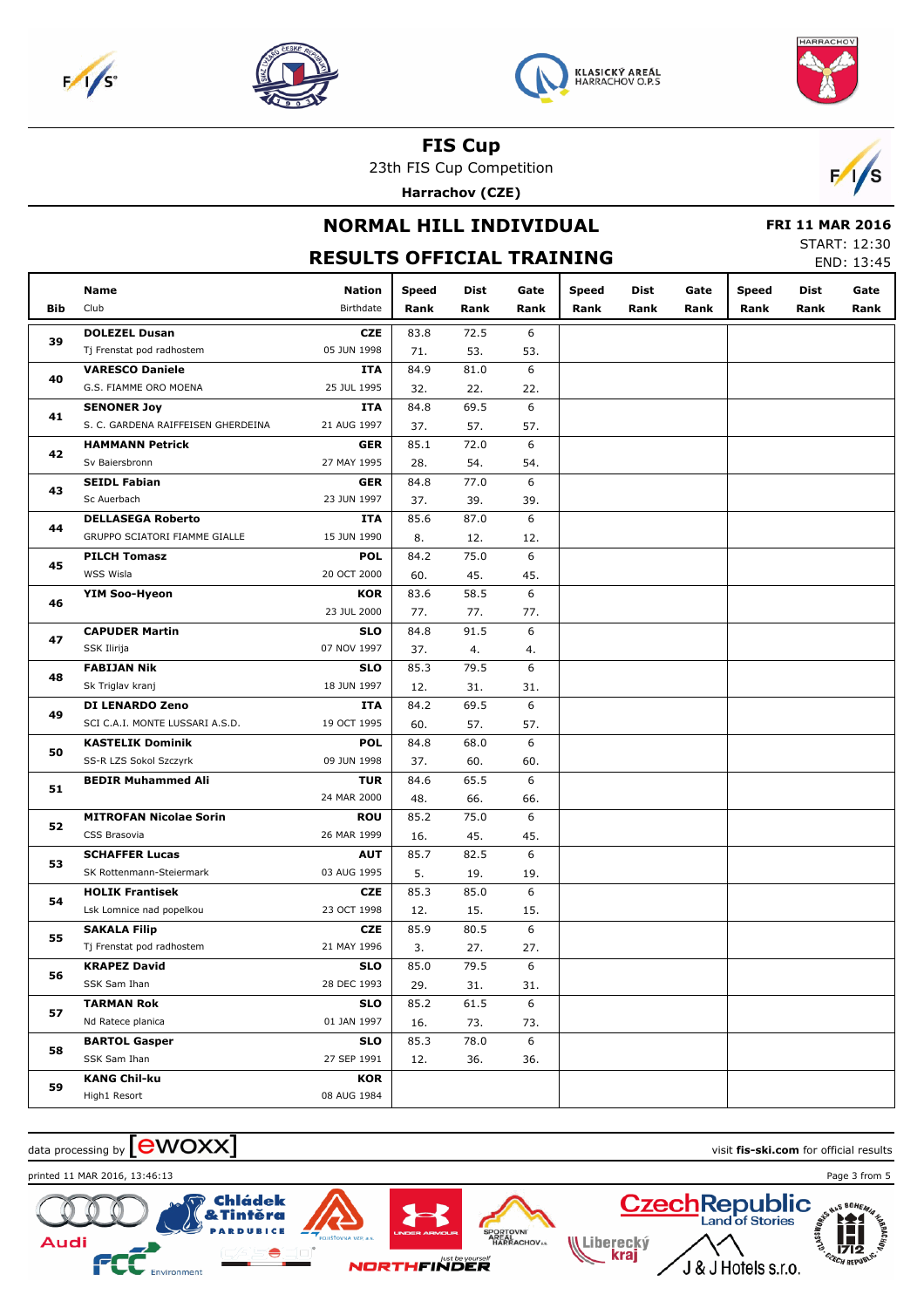







23th FIS Cup Competition

**Harrachov (CZE)**



## **NORMAL HILL INDIVIDUAL RESULTS OFFICIAL TRAINING**

#### **FRI 11 MAR 2016** START: 12:30

END: 13:45

|     | Name                              | Nation      | <b>Speed</b> | Dist | Gate | <b>Speed</b> | Dist | Gate | <b>Speed</b> | Dist | Gate |
|-----|-----------------------------------|-------------|--------------|------|------|--------------|------|------|--------------|------|------|
| Bib | Club                              | Birthdate   | Rank         | Rank | Rank | Rank         | Rank | Rank | Rank         | Rank | Rank |
|     | <b>BOGATAJ Tine</b>               | <b>SLO</b>  | 85.4         | 83.5 | 6    |              |      |      |              |      |      |
| 60  | SSK Ilirija                       | 11 MAY 1998 | 11.          | 18.  | 18.  |              |      |      |              |      |      |
|     | <b>MIETUS Krzysztof</b>           | <b>POL</b>  | 84.7         | 69.5 | 6    |              |      |      |              |      |      |
| 61  | AZS Zakopane                      | 08 MAR 1991 | 43.          | 57.  | 57.  |              |      |      |              |      |      |
|     | <b>ANTONISSEN Lars</b>            | <b>NED</b>  | 86.2         | 77.0 | 6    |              |      |      |              |      |      |
| 62  |                                   | 31 JUL 1995 | 1.           | 39.  | 39.  |              |      |      |              |      |      |
|     | <b>STEINER Maximilian</b>         | <b>AUT</b>  | 85.2         | 93.5 | 6    |              |      |      |              |      |      |
| 63  | WSV Bad Ischl-NTS-Oberoesterreich | 04 MAY 1996 | 16.          | 3.   | 3.   |              |      |      |              |      |      |
|     | KIM Hyun-ki                       | <b>KOR</b>  | 84.6         | 98.0 | 6    |              |      |      |              |      |      |
| 64  | High1 Resort                      | 09 FEB 1983 | 48.          | 1.   | 1.   |              |      |      |              |      |      |
|     | <b>DEMIR Ayberk</b>               | <b>TUR</b>  | 84.9         | 66.5 | 6    |              |      |      |              |      |      |
| 65  |                                   | 14 FEB 1997 | 32.          | 65.  | 65.  |              |      |      |              |      |      |
|     | <b>IPCIOGLU Fatih Arda</b>        | <b>TUR</b>  | 83.6         | 75.0 | 6    |              |      |      |              |      |      |
| 66  |                                   | 28 SEP 1997 | 77.          | 45.  | 45.  |              |      |      |              |      |      |
|     | <b>SCHMID Constantin</b>          | <b>GER</b>  | 85.2         | 74.5 | 6    |              |      |      |              |      |      |
| 67  | Wsv Oberaudorf                    | 27 NOV 1999 | 16.          | 48.  | 48.  |              |      |      |              |      |      |
|     | <b>WAGNER Lukas</b>               | <b>GER</b>  | 83.8         | 88.0 | 6    |              |      |      |              |      |      |
| 68  | WSV 08 Lauscha                    | 07 MAR 1995 | 71.          | 11.  | 11.  |              |      |      |              |      |      |
|     | <b>LACKNER Thomas</b>             | <b>AUT</b>  | 85.2         | 84.5 | 6    |              |      |      |              |      |      |
| 69  | HSV Absam-Bergisel-Tirol          | 09 APR 1993 | 16.          | 17.  | 17.  |              |      |      |              |      |      |
|     | <b>HAHN Julian</b>                | <b>GER</b>  | 84.3         | 77.0 | 6    |              |      |      |              |      |      |
| 70  | WSV Gruena                        | 07 NOV 1997 | 57.          | 39.  | 39.  |              |      |      |              |      |      |
|     | <b>MAYLAENDER Dominik</b>         | <b>GER</b>  | 84.4         | 80.0 | 6    |              |      |      |              |      |      |
| 71  | SC Degenfeld                      | 20 MAR 1995 | 54.          | 29.  | 29.  |              |      |      |              |      |      |
|     | <b>HAYBOECK Alexander</b>         | <b>AUT</b>  | 85.3         | 80.0 | 6    |              |      |      |              |      |      |
| 72  | UVB Hinzenbach-Oberoesterreich    | 08 JUL 1995 | 12.          | 29.  | 29.  |              |      |      |              |      |      |
|     | <b>LAVTIZAR Anze</b>              | <b>SLO</b>  | 85.2         | 90.5 | 6    |              |      |      |              |      |      |
| 73  | Nd Ratece - planica               | 02 MAY 1996 | 16.          | 7.   | 7.   |              |      |      |              |      |      |
| 74  | <b>KVEDER Miha</b>                | <b>SLO</b>  | 85.6         | 85.5 | 6    |              |      |      |              |      |      |
|     | Ssk Sam ihan                      | 18 OCT 1993 | 8.           | 13.  | 13.  |              |      |      |              |      |      |
| 75  | <b>JARZABEK Dawid</b>             | <b>POL</b>  | 84.9         | 79.0 | 6    |              |      |      |              |      |      |
|     | TS Wisla Zakopane                 | 03 MAR 1999 | 32.          | 33.  | 33.  |              |      |      |              |      |      |
| 76  | <b>CINTIMAR Muhammet Irfan</b>    | <b>TUR</b>  | 84.7         | 82.5 | 6    |              |      |      |              |      |      |
|     |                                   | 16 JUL 1997 | 43.          | 19.  | 19.  |              |      |      |              |      |      |
| 77  | <b>MEZNAR Mitja</b>               | SLO         | 85.7         | 88.5 | 6    |              |      |      |              |      |      |
|     | NSK TRZIC FMG                     | 30 JUN 1988 | 5.           | 9.   | 9.   |              |      |      |              |      |      |
| 78  | <b>MATTOON Nicholas</b>           | <b>USA</b>  | 84.7         | 81.0 | 6    |              |      |      |              |      |      |
|     | Flying Eagles ski club            | 04 AUG 1995 | 43.          | 22.  | 22.  |              |      |      |              |      |      |
|     | <b>JELAR Ziga</b>                 | <b>SLO</b>  | 84.5         | 91.5 | 6    |              |      |      |              |      |      |
| 79  | Sk Triglav kranj                  | 22 OCT 1997 | 52.          | 4.   | 4.   |              |      |      |              |      |      |
|     | <b>BROWN A J</b>                  | <b>USA</b>  | 85.2         | 76.0 | 6    |              |      |      |              |      |      |
| 80  | Norge Ski Club                    | 28 FEB 1995 | 16.          | 43.  | 43.  |              |      |      |              |      |      |